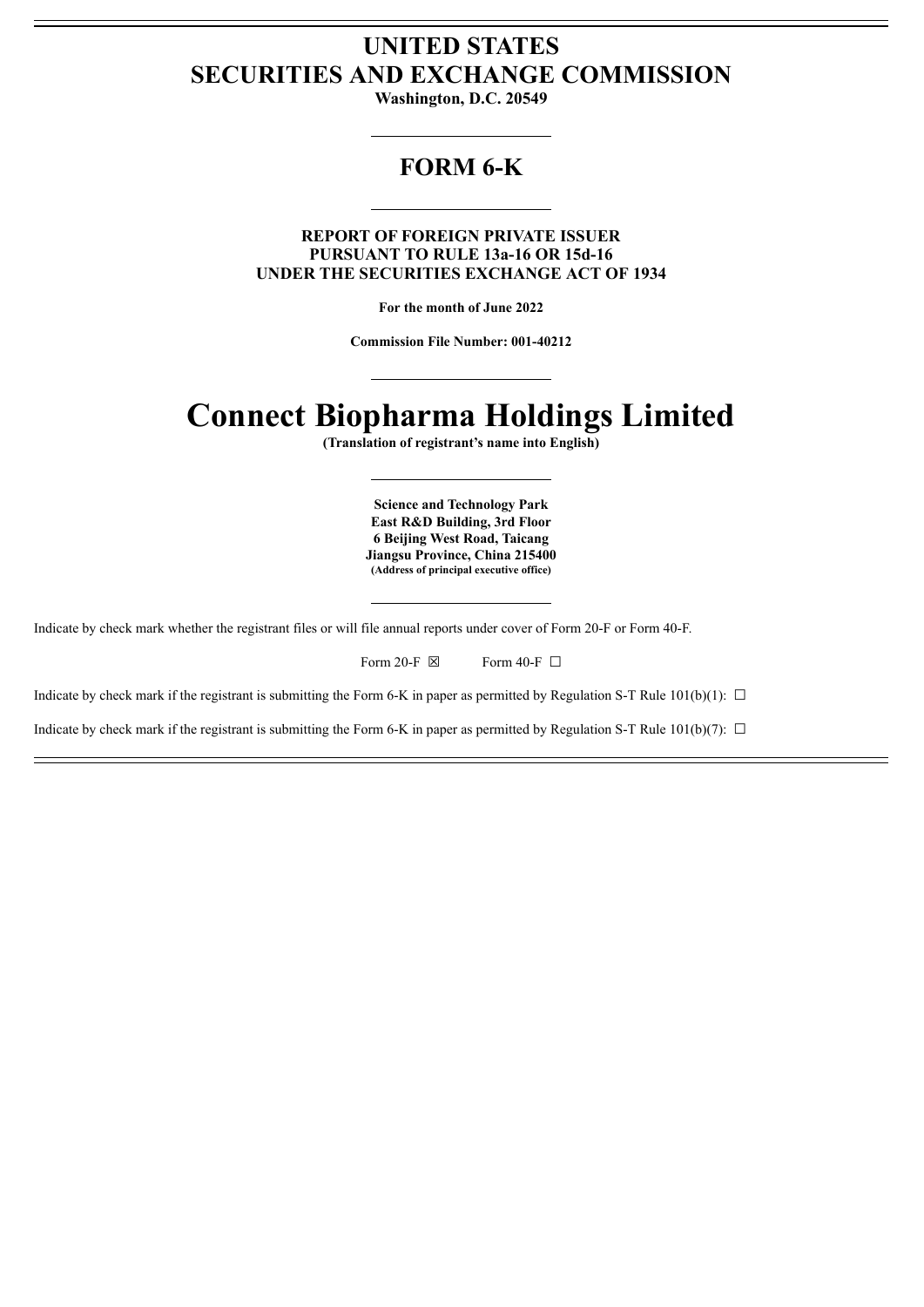#### **INFORMATION CONTAINED IN THIS REPORT ON FORM 6-K**

On June 16, 2022, Connect Biopharma Holdings Limited (the "Company") received a letter from the Listings Qualifications Department of the Nasdaq Stock Market LLC ("Nasdaq") indicating that, for the last thirty consecutive business days, the bid price for the Company's American Depositary Shares ("ADSs") had closed below the minimum \$1.00 per share requirement for continued listing on the Nasdaq Global Market under Nasdaq Listing Rule 5550(a)(2).

In accordance with Nasdaq Listing Rule  $5810(c)(3)(A)$ , the Company has been provided an initial period of 180 calendar days, or until December 13, 2022, to regain compliance. The letter states that the Nasdaq staff will provide written notification that the Company has achieved compliance with Rule 5550(a)(2) if at any time before December 13, 2022, the bid price of the Company's ADSs closes at \$1.00 per share or more for a minimum of ten consecutive business days. The Nasdaq letter is only a notification of deficiency and has no immediate effect on the listing or trading of the Company's ADSs and the ADSs will continue to trade on the Nasdaq Global Market under the symbol "CNTB."

The Company intends to monitor the bid price of its ADSs between now and December 13, 2022, and to evaluate its available options to regain compliance with Nasdaq's minimum bid price rule within the compliance period.

If the Company does not regain compliance with Rule  $5550(a)(2)$  by December 13, 2022, the Company may be eligible for an additional 180 calendar day compliance period. To qualify, the Company would be required to first transfer to the Nasdaq Capital Market and then meet the continued listing requirement for market value of publicly held shares and all other initial listing standards for the Nasdaq Capital Market, with the exception of the bid price requirement, and would need to provide written notice of its intention to cure the deficiency during the second compliance period. However, if it appears to the Nasdaq staff that the Company will not be able to cure the deficiency, or if the Company is otherwise not eligible, the Nasdaq staff would notify the Company that its securities would be subject to delisting. In the event of such a notification, the Company may appeal the Nasdaq staff's determination to delist its securities, but there can be no assurance the Nasdaq staff would grant the Company's request for continued listing.

This report on Form 6-K shall be deemed to be incorporated by reference into the registration statements on Form F-3 and S-8 (Registration Nos. 333-264340 and 333-254524, respectively) of the Company and to be a part thereof from the date on which this report is furnished, to the extent not superseded by documents or reports subsequently filed or furnished.